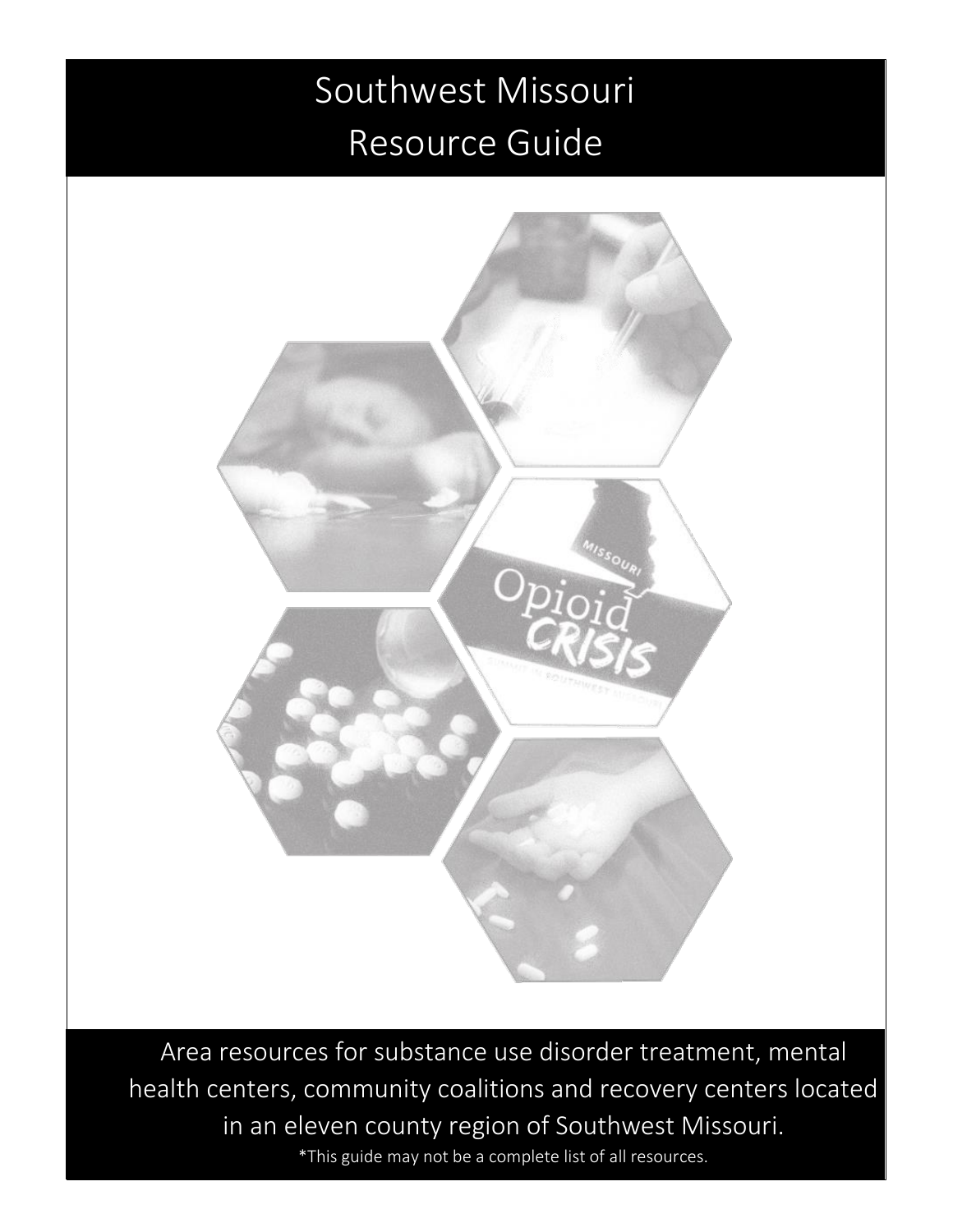## **Barry County**

**Clark Community Mental Health Center**

|                            | - Рич                                         |
|----------------------------|-----------------------------------------------|
| <b>Address:</b>            | 404 Highway 248, Suite 5, Cassville, MO 65625 |
|                            | 411 Third Street, Monett, MO 65708            |
| Telephone:                 | (417) 476-1030 or (417) 235-6610              |
| Website:                   | http://www.clarkmentalhealth.com              |
| <b>Programs Available:</b> | General Adult Program - Accepts Medicaid      |

| <b>Heartland Center for Behavioral Change</b> | တ္တိ                                     |
|-----------------------------------------------|------------------------------------------|
| <b>Address:</b>                               | 210 West 8th Street, Cassville, MO 65625 |
| Telephone:                                    | (417) 345-1712                           |
| Website:                                      | http://heartlandcbc.org                  |
| <b>Programs Available:</b>                    | General Adult Program - Accepts Medicaid |

| <b>Behavioral Health Group - Joplin Treatment</b><br><b>Center</b> | တိ                                                        |
|--------------------------------------------------------------------|-----------------------------------------------------------|
| <b>Address:</b>                                                    | 2919 East 4th Street, Joplin, MO 64801                    |
| Telephone:                                                         | (417) 782-7966                                            |
| Website:                                                           | https://joplin.bhgrecovery.com                            |
| <b>Programs Available:</b>                                         | Opioid Dependence Treatment Program - Medication-Assisted |
|                                                                    | Therapy, Not State Funded                                 |







38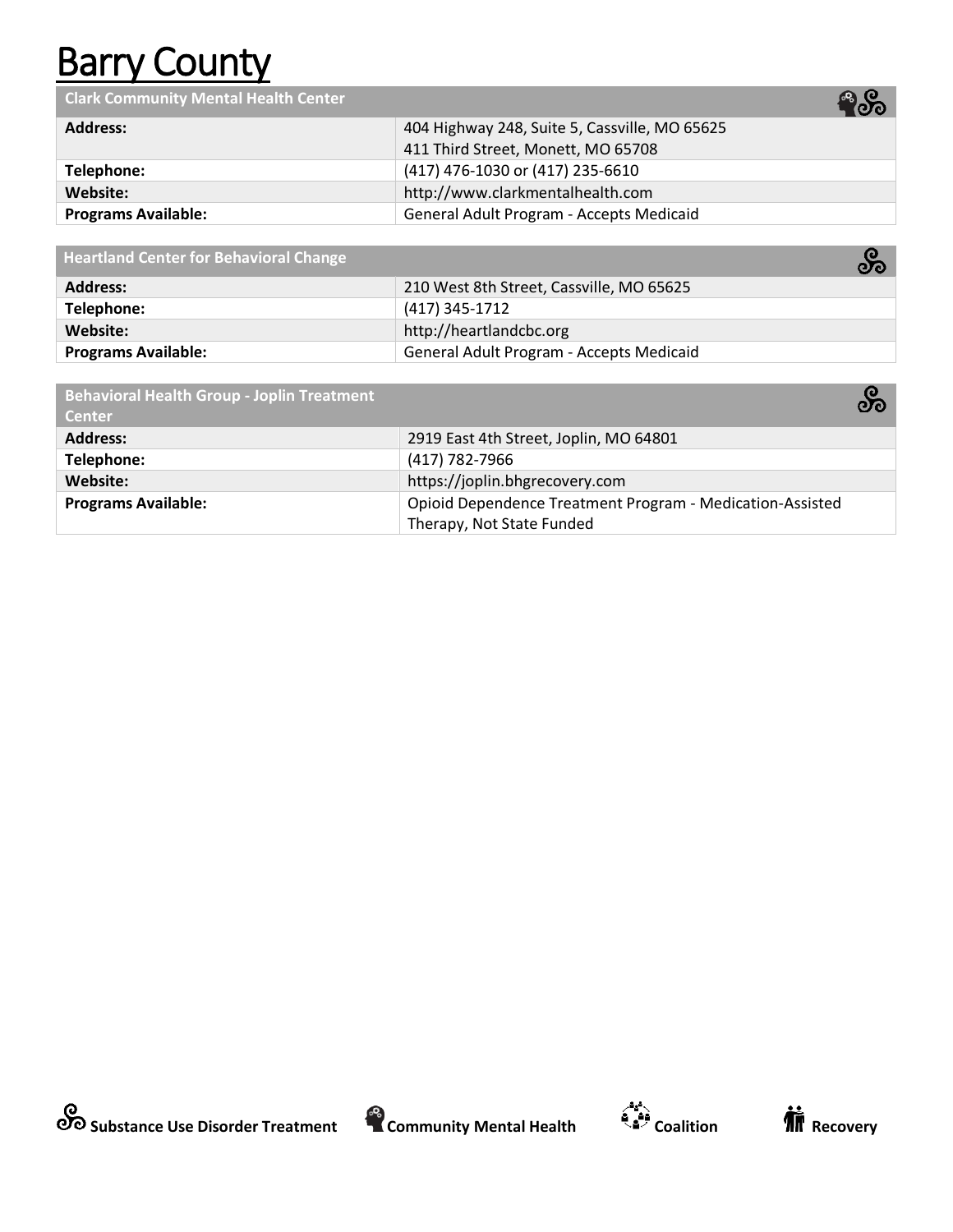## **Barton County**

**New Directions - Ozark Center**

|                            | ▪◡                                              |
|----------------------------|-------------------------------------------------|
| Address:                   | 307 West 11th Street, Lamar, MO 64759           |
| Telephone:                 | (417) 681-0637                                  |
| Website:                   | https://www.ozarkcenter.com                     |
| <b>Programs Available:</b> | <b>Adult Outpatient Only - Accepts Medicaid</b> |

| <b>New Vision/ New Beginnings- Nevada</b> | တိ                                       |
|-------------------------------------------|------------------------------------------|
| <b>Regional Medical Center</b>            |                                          |
| <b>Address:</b>                           | 800 South Ash Street, Nevada, MO 64772   |
| Telephone:                                | (417) 448-3759 or (417) 448-3677         |
| Website:                                  | https://www.nrmchealth.com               |
| <b>Programs Available:</b>                | General Adult Program - Accepts Medicaid |

| <b>Behavioral Health Group - Springfield</b> |                                                           | တိ |
|----------------------------------------------|-----------------------------------------------------------|----|
| <b>Address:</b>                              | 404 East Battlefield, Springfield, MO 65807               |    |
| Telephone:                                   | $(417)$ 865-8045                                          |    |
| Website:                                     | https://springfield.bhgrecovery.com                       |    |
| <b>Programs Available:</b>                   | Opioid Dependence Treatment Program - Medication-Assisted |    |
|                                              | Therapy, Not State Funded                                 |    |

| Behavioral Health Group - Joplin | တိ                                                        |
|----------------------------------|-----------------------------------------------------------|
| <b>Address:</b>                  | 2919 East 4th Street, Joplin, MO 64801                    |
| Telephone:                       | (417) 782-7966                                            |
| Website:                         | https://joplin.bhgrecovery.com                            |
| <b>Programs Available:</b>       | Opioid Dependence Treatment Program - Medication-Assisted |
|                                  | Therapy, Not State Funded                                 |

| <b>AOK Youth Development Services</b> |                                   |
|---------------------------------------|-----------------------------------|
| <b>Address:</b>                       | 208A West 10th St, Lamar MO 64759 |
| Telephone:                            | $(417) 682 - 6002$                |
| Website:                              | http://aokyouth.org               |
| <b>Programs Available:</b>            | Youth Development                 |



தை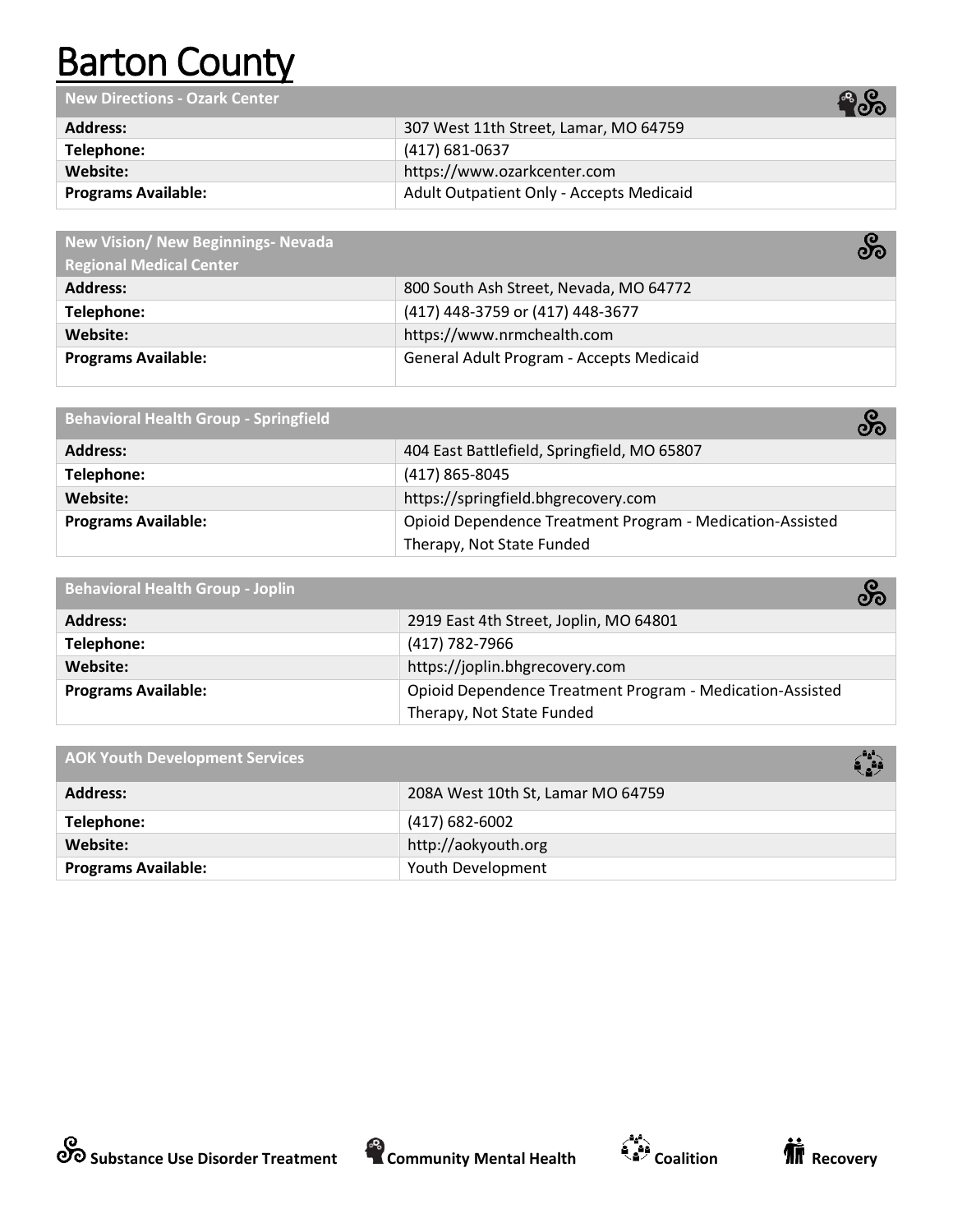## **Bates County**

| Compass Health Inc.        | <u>ေတ</u>                                                                         |
|----------------------------|-----------------------------------------------------------------------------------|
| <b>Address:</b>            | 205 East Dakota Street / 805 N Orange St, Butler, MO 64730                        |
| Telephone:                 | (660) 679-4636 or (660) 200-7402                                                  |
| Website:                   | http://www.pathwaysonline.org                                                     |
| <b>Programs Available:</b> | Adolescent Program - Accepts Medicaid<br>General Adult Program - Accepts Medicaid |

| <b>Community Mental Health Consultants</b> |                                           |
|--------------------------------------------|-------------------------------------------|
| <b>Address:</b>                            | 706 South High Street<br>Butler, MO 64730 |
| Telephone:                                 | (660) 200-7528                            |
| <b>Programs Available:</b>                 | General Adult Program - Accepts Medicaid  |

| Behavioral Health Group - Kansas City |                                                           | တိ |
|---------------------------------------|-----------------------------------------------------------|----|
| <b>Address:</b>                       | 723 East 18th Street                                      |    |
|                                       | Kansas City, MO 64108                                     |    |
| Telephone:                            | (816) 283-3877                                            |    |
| <b>Programs Available:</b>            | Opioid Dependence Treatment Program - Medication-Assisted |    |
|                                       | Therapy, Not State Funded                                 |    |

| <b>ReDiscover</b>          | တိ                                                        |
|----------------------------|-----------------------------------------------------------|
| <b>Address:</b>            | 8800 Blue Ridge Blvd. / 1000 East 24th Street             |
|                            | Kansas City, MO 64108/Kansas City, MO 64138               |
| Telephone:                 | (816) 861-0700 / (816) 512-7143                           |
| Website:                   | http://www.rediscovermh.org                               |
| <b>Programs Available:</b> | Opioid Dependence Treatment Program - Medication-Assisted |
|                            | Therapy, Not State Funded                                 |

| <b>ReDiscover</b>          |                                                           | တိ |
|----------------------------|-----------------------------------------------------------|----|
| <b>Address:</b>            | 901 NE Independence Avenue, Lees Summit, MO 64086         |    |
| Telephone:                 | $(816)$ 966-0900                                          |    |
| Website:                   | http://www.rediscovermh.org                               |    |
| <b>Programs Available:</b> | Opioid Dependence Treatment Program - Medication-Assisted |    |
|                            | Therapy, Not State Funded                                 |    |





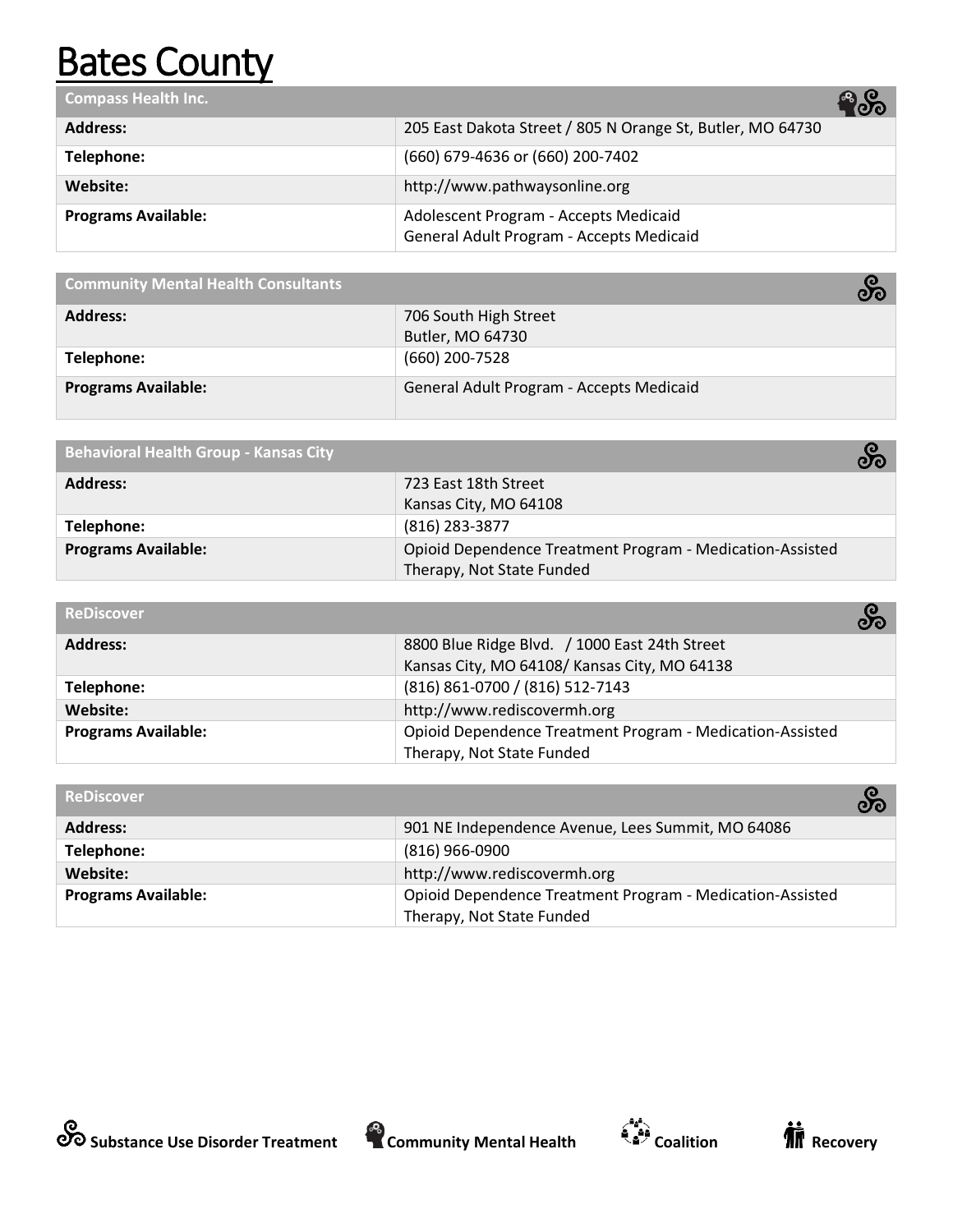## **Cedar County**

**Compass Health Inc. Address:** 107 West Broadway Street, El Dorado Springs, MO 64744 **Telephone:** (417) 876-5314<br> **Website:** (and the line of the line of the line of the line of the line of the line of the line of the line of the line of the line of the line of the line of the line of the line of the line **Website:** [http://www.pathwaysonline.org](http://www.pathwaysonline.org/)

| website: <b>w</b>   | nttp://www.pathwaysonline.org            |
|---------------------|------------------------------------------|
| Programs Available: | Adolescent Program - Accepts Medicaid    |
|                     | General Adult Program - Accepts Medicaid |
|                     |                                          |

| New Vision/ New Beginnings- Nevada<br><b>Regional Medical Center</b> | တ္တိ                                     |
|----------------------------------------------------------------------|------------------------------------------|
| <b>Address:</b>                                                      | 800 South Ash Street                     |
|                                                                      | Nevada, MO 64772                         |
| Telephone:                                                           | (417) 448-3759 or (417) 448-3677         |
| Website:                                                             | https://www.nrmchealth.com               |
| <b>Programs Available:</b>                                           | General Adult Program - Accepts Medicaid |
|                                                                      | <b>Detoxification Program</b>            |

| <b>Behavioral Health Group - Springfield</b> |                                                           | တိ |
|----------------------------------------------|-----------------------------------------------------------|----|
| <b>Address:</b>                              | 404 East Battlefield                                      |    |
|                                              | Springfield, MO 65807                                     |    |
| Telephone:                                   | (417) 865-8045                                            |    |
| Website:                                     | https://springfield.bhgrecovery.com                       |    |
| <b>Programs Available:</b>                   | Opioid Dependence Treatment Program - Medication-Assisted |    |
|                                              | Therapy, Not State Funded                                 |    |

| <b>Behavioral Health Group - Joplin</b> |                                                           | တိ |
|-----------------------------------------|-----------------------------------------------------------|----|
| <b>Address:</b>                         | 2919 East 4th Street                                      |    |
|                                         | Joplin, MO 64801                                          |    |
| Telephone:                              | (417) 782-7966                                            |    |
| Website:                                | https://joplin.bhgrecovery.com                            |    |
| <b>Programs Available:</b>              | Opioid Dependence Treatment Program - Medication-Assisted |    |
|                                         | Therapy, Not State Funded                                 |    |

| C.H.A.R.T.      |                                                                    |
|-----------------|--------------------------------------------------------------------|
| <b>Address:</b> | 807 Owen Mill Rd                                                   |
|                 | Stockton, MO 65785                                                 |
| Telephone:      | (417) 276-6416                                                     |
| Details:        | Health focus, multi-agency team (Contact person: Nancy Culbertson) |





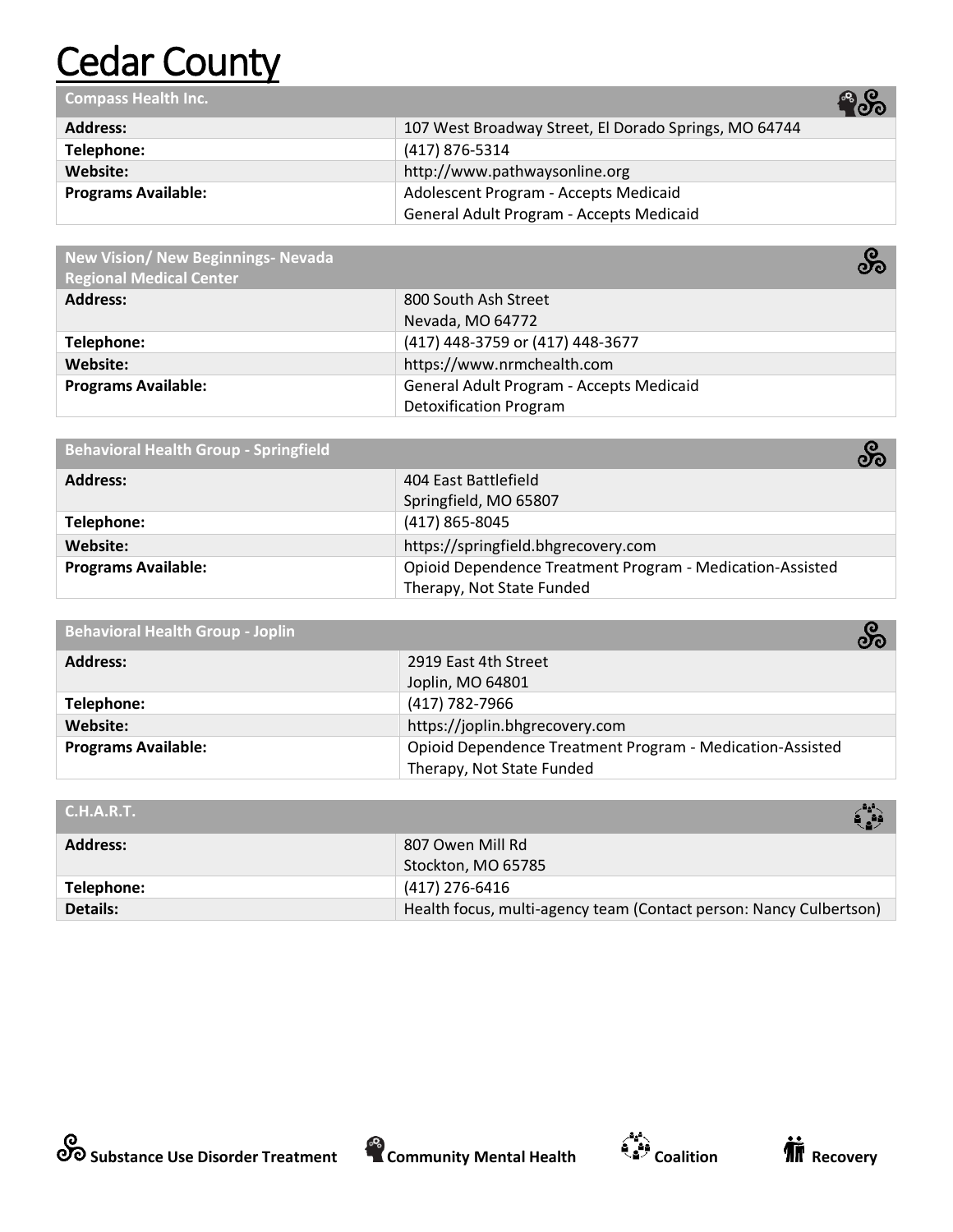## Dade County

**Clark Community Mental Health Center**

|                            | ь (Одо)                                   |
|----------------------------|-------------------------------------------|
| <b>Address:</b>            | 106 South Elliot Ave, Aurora, MO 65605    |
|                            | 1701 North Central, Monett, MO 65708      |
|                            | 104 West Main, Pierce City, MO 65723-1262 |
| Telephone:                 | (417) 235-6610 or (417) 476-1000          |
| Website:                   | http://www.clarkmentalhealth.com          |
| <b>Programs Available:</b> | General Adult Program - Accepts Medicaid  |

**Dade County Family Medical Center**

|                            | ပ္ပွာပ                                          |
|----------------------------|-------------------------------------------------|
| <b>Address:</b>            | 105 North Grand Avenue #2, Greenfield, MO 65661 |
| Telephone:                 | (417) 637-5133                                  |
| Website:                   | https://www.citizensmemorial.com                |
| <b>Programs Available:</b> | General Adult Program - Accepts Medicaid        |

| <b>Behavioral Health Group - Springfield</b> | တ္တိ                                                      |
|----------------------------------------------|-----------------------------------------------------------|
| <b>Address:</b>                              | 404 East Battlefield, Springfield, MO 65807               |
| Telephone:                                   | $(417)$ 865-8045                                          |
| Website:                                     | https://springfield.bhgrecovery.com                       |
| <b>Programs Available:</b>                   | Opioid Dependence Treatment Program - Medication-Assisted |
|                                              | Therapy, Not State Funded                                 |

| <b>Behavioral Health Group - Joplin</b> | တိ                                          |
|-----------------------------------------|---------------------------------------------|
| <b>Address:</b>                         | 2919 East 4th Street, Joplin, MO 64801      |
| Telephone:                              | (417) 782-7966                              |
| Website:                                | https://joplin.bhgrecovery.com              |
| <b>Programs Available:</b>              | Opioid Treatment Program - Not State Funded |

| <b>Dade County Connections/C-2000</b> | é a                                         |
|---------------------------------------|---------------------------------------------|
| Address:                              | 413 West Water Street, Greenfield, MO 65661 |
| Telephone:                            | (877) 637-2345                              |
| Website:                              | http://www.dadecountyhealthdept.com         |
| Programs Available:                   | <b>Community Health Coalition</b>           |





38

 $\mathbf{C}$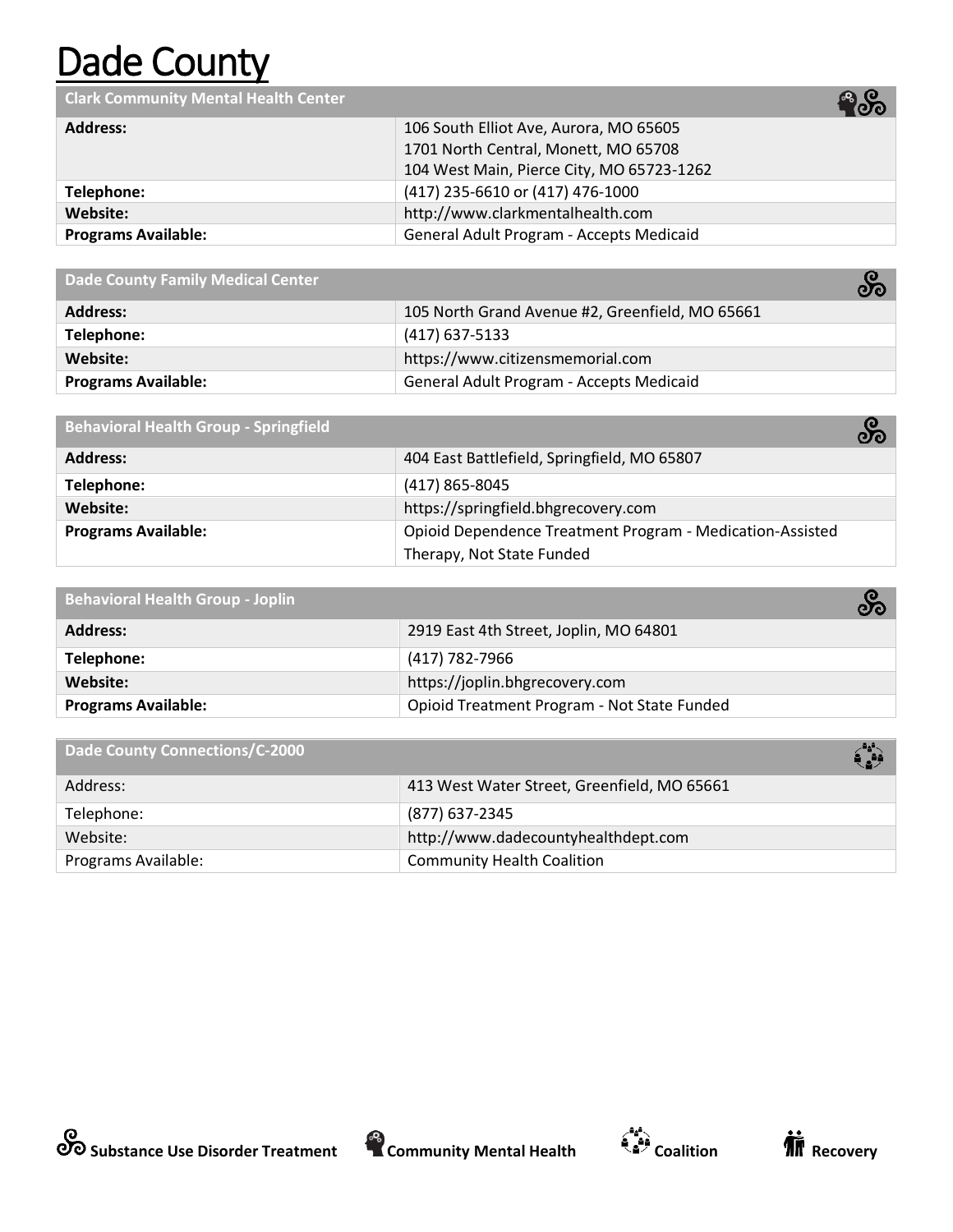#### **Jasper County**

| <b>Lafayette House</b>     |                                                                  |
|----------------------------|------------------------------------------------------------------|
| <b>Address:</b>            | 1809 South Connor Avenue, Joplin, MO 64804                       |
| Telephone:                 | (417) 782-1772                                                   |
| Website:                   | http://lafayettehouse.org                                        |
| <b>Programs Available:</b> | Women & Children Inpatient/Outpatient Program - Accepts Medicaid |
|                            |                                                                  |

| <b>Preferred Family Healthcare</b> | တိ                                                           |
|------------------------------------|--------------------------------------------------------------|
| <b>Address:</b>                    | 5620 West Wildwood Ranch Parkway, Joplin, MO 64804           |
| Telephone:                         | (417) 623-1990                                               |
| Website:                           | https://pfh.org                                              |
| <b>Programs Available:</b>         | Substance Use (Adolescent)                                   |
|                                    | Specialized Programs: Residential, Outpatient, Day Treatment |

| Mercy Behavioral Health    | တိ                                       |
|----------------------------|------------------------------------------|
| <b>Address:</b>            | 5615 West 32nd Street, Joplin, MO 64804  |
| Telephone:                 | (417) 625-2354                           |
| Website:                   | https://www.mercy.net                    |
| <b>Programs Available:</b> | General Adult Program - Accepts Medicaid |

| <b>Ozark Center</b>        | <b>Boo</b>                                            |  |
|----------------------------|-------------------------------------------------------|--|
| <b>Address:</b>            | 305 South Virginia Street, Joplin, MO 64804           |  |
|                            | 3010 McClelland Boulevard, Joplin, MO 64804           |  |
| Telephone:                 | (417) 347-7730 or (417) 347-7700                      |  |
| Website:                   | http://www.freemanhealth.com/behavioralhealth         |  |
| <b>Programs Available:</b> | Adult Inpatient/Outpatient Program - Accepts Medicaid |  |
|                            | Detoxification Program - Accepts Medicaid             |  |

| <b>Behavioral Health Group - Joplin</b> |                                                           | တိ |
|-----------------------------------------|-----------------------------------------------------------|----|
| <b>Address:</b>                         | 2919 East 4th Street, Joplin, MO 64801                    |    |
| Telephone:                              | (417) 782-7966                                            |    |
| Website:                                | https://joplin.bhgrecovery.com                            |    |
| <b>Programs Available:</b>              | Opioid Dependence Treatment Program - Medication-Assisted |    |
|                                         | Therapy, Not State Funded                                 |    |

| One Joplin                 | $\mathbf{C}$                                    |
|----------------------------|-------------------------------------------------|
| <b>Address:</b>            | 705 Illinois Avenue, Suite 4A, Joplin, MO 64801 |
| Telephone:                 | 417-499-9529                                    |
| Website:                   | www.onejoplin.com                               |
| <b>Programs Available:</b> | <b>Community Coalition</b>                      |



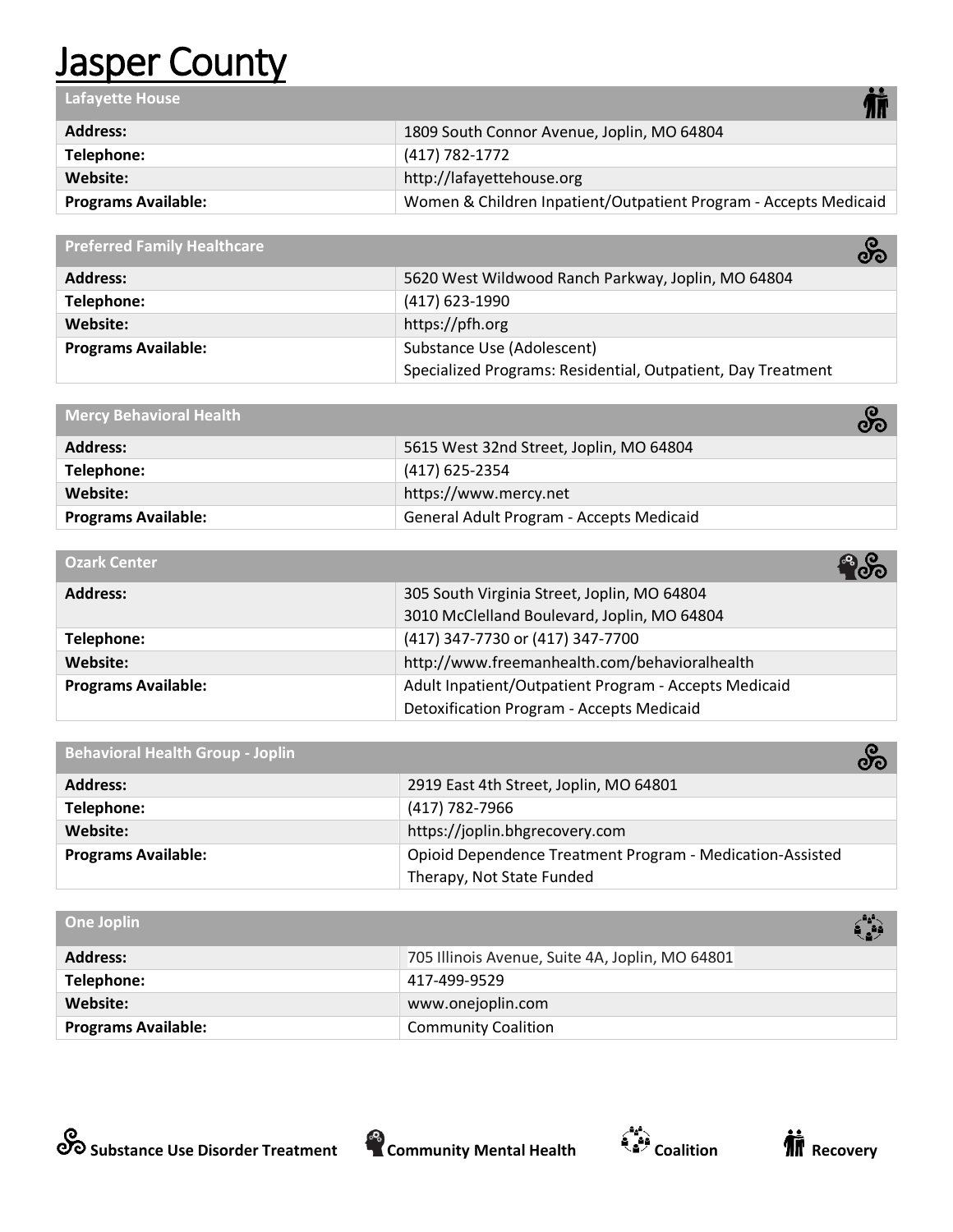| $\left( \begin{array}{c} 0 \\ 0 \end{array} \right)$ |
|------------------------------------------------------|
| 105 Lincoln Street, Carthage, MO 64836               |
| $(417)$ 358-3111                                     |
| http://livesmartswmo.com                             |
| <b>Community Coalition</b>                           |
|                                                      |

| The Alliance of Southwest Missouri | $\left( \begin{array}{c} \bullet \\ \bullet \\ \bullet \end{array} \right)$ |
|------------------------------------|-----------------------------------------------------------------------------|
| <b>Address:</b>                    | 1601 South Wall Avenue, Joplin, MO 64804                                    |
| Telephone:                         | (417) 624-0153 or Marlissa Diggs at mdiggs@theallianceofswmo.org            |
| Website:                           | www.theallianceofswmo.org                                                   |
| <b>Programs Available:</b>         | <b>Community Coalition</b>                                                  |

| The H.O.U.S.E., Inc. |  |  |  |  |
|----------------------|--|--|--|--|
|----------------------|--|--|--|--|

| The H.O.U.S.E., Inc.       | <b>TH</b>                                                         |
|----------------------------|-------------------------------------------------------------------|
| <b>Address:</b>            | 24706 State Highway 171, Webb City, MO 64870                      |
| Telephone:                 | (417) 623-1944                                                    |
| Website:                   | http://house-inc.org                                              |
| <b>Programs Available:</b> | Services chronic alcoholics and addicts with a history of relapse |

| <b>ASCENT Recovery Residences</b> |                                                                                  |
|-----------------------------------|----------------------------------------------------------------------------------|
| <b>Address:</b>                   | PO Box 4368, Joplin, MO 64803                                                    |
| Telephone:                        | (417) 529-9368                                                                   |
| Website:                          | http://ascentrecovery.org                                                        |
| <b>Programs Available:</b>        | Sustained recovery management in a faith based environment (men-<br>residential) |

| <b>GOD'S RESORT</b>        |                                                            |
|----------------------------|------------------------------------------------------------|
| <b>Address:</b>            | 1501 South Pearl Avenue, Joplin, MO 64804                  |
| Telephone:                 | $(417)$ 553-4080                                           |
| Website:                   | http://www.godsresortjoplin.org                            |
| <b>Programs Available:</b> | Sustained recovery management in a faith based environment |
|                            | (Transitional Housing)                                     |

| Teen Challenge of the Four States |                                                      |
|-----------------------------------|------------------------------------------------------|
| <b>Address:</b>                   | PO BOX 1084 / 18527 East Highway 86, Neosho MO 64850 |
| Telephone:                        | (417) 451-2980                                       |
| Website:                          | http://tcimo.org/teen-challenge-of-the-four-states   |
| <b>Programs Available:</b>        | Residential treatment for men                        |

| <b>Ozark Area of Narcotics Anonymous</b> |                         |
|------------------------------------------|-------------------------|
| Telephone:                               | (888) 359-3339          |
| Website:                                 | http://www.ozarkasc.com |
| <b>Programs Available:</b>               | <b>Recovery Support</b> |







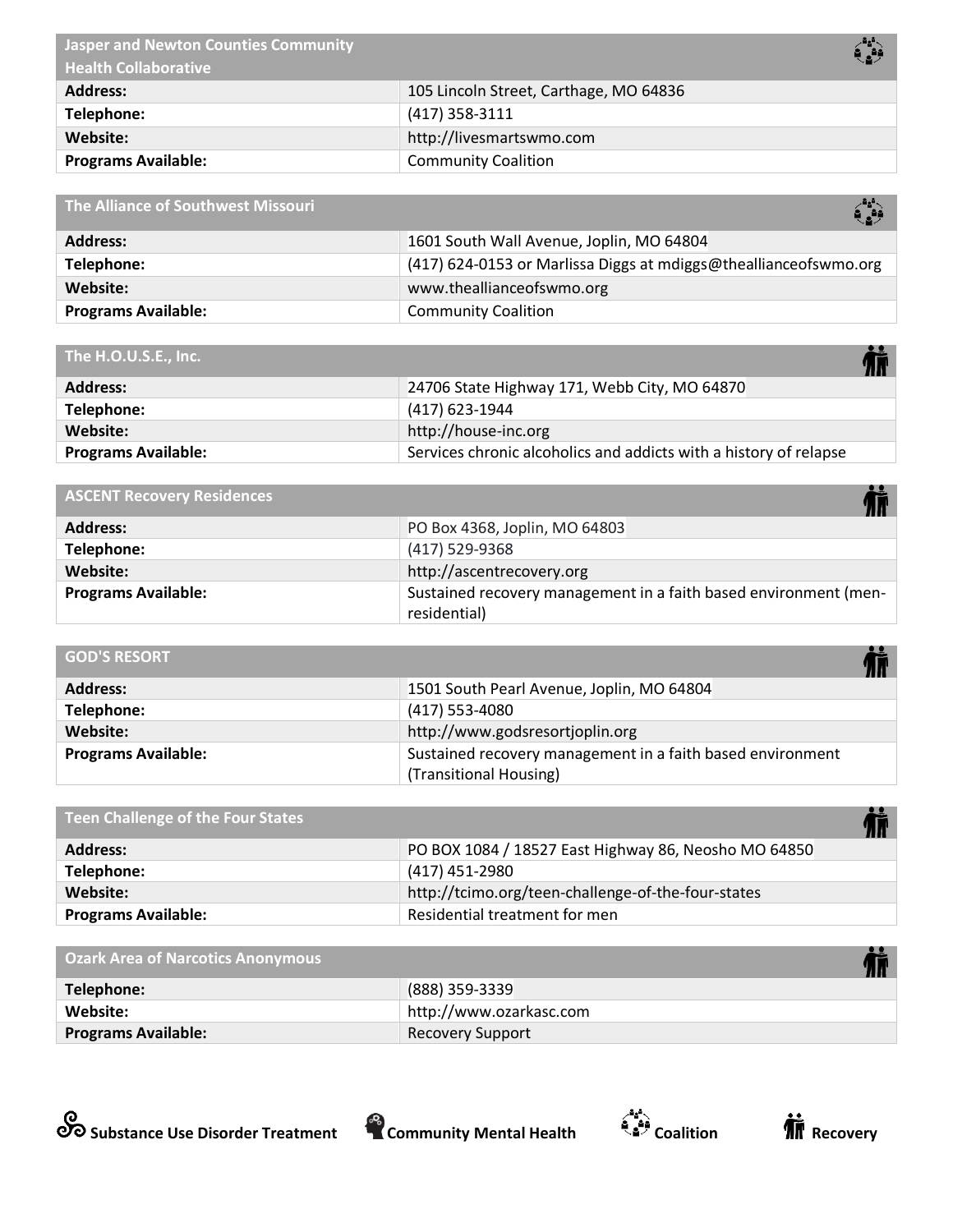#### Lawrence County

**Clark Community Mental Health Center**

|                            | ⋯                                         |
|----------------------------|-------------------------------------------|
| <b>Address:</b>            | 106 South Elliot Avenue, Aurora, MO 65605 |
|                            | 1701 North Central, Monett, MO 65708      |
|                            | 104 West Main, Pierce City, MO 65723-1262 |
| Telephone:                 | (417) 235-6610 or (417) 476-1000          |
| Website:                   | http://www.clarkmentalhealth.com          |
| <b>Programs Available:</b> | General Adult Program - Accepts Medicaid  |

**Behavioral Health Group - Springfield** 

| <b>Address:</b>            | 404 East Battlefield, Springfield, MO 65807               |
|----------------------------|-----------------------------------------------------------|
| Telephone:                 | (417) 865-8045                                            |
| Website:                   | https://springfield.bhgrecovery.com                       |
| <b>Programs Available:</b> | Opioid Dependence Treatment Program - Medication-Assisted |
|                            | Therapy, Not State Funded                                 |

| <b>Behavioral Health Group - Joplin</b> | တိ                                                        |  |
|-----------------------------------------|-----------------------------------------------------------|--|
| <b>Address:</b>                         | 2919 East 4th Street, Joplin, MO 64801                    |  |
| Telephone:                              | (417) 782-7966                                            |  |
| Website:                                | https://joplin.bhgrecovery.com                            |  |
| <b>Programs Available:</b>              | Opioid Dependence Treatment Program - Medication-Assisted |  |
|                                         | Therapy, Not State Funded                                 |  |

| <b>Lawrence County Prevention Team - LCPT</b> | $\left(\frac{1}{2}\right)$                                |
|-----------------------------------------------|-----------------------------------------------------------|
| <b>Address:</b>                               | Aurora, MO                                                |
| Telephone:                                    | (417) 678-4150 or auroracoc@mo-net.com                    |
| Website:                                      | https://www.facebook.com/Lawrence-County-Prevention-Team- |
|                                               | LCPT-1530765490496427/                                    |
| <b>Programs Available:</b>                    | <b>Community Health Coalition</b>                         |







တိ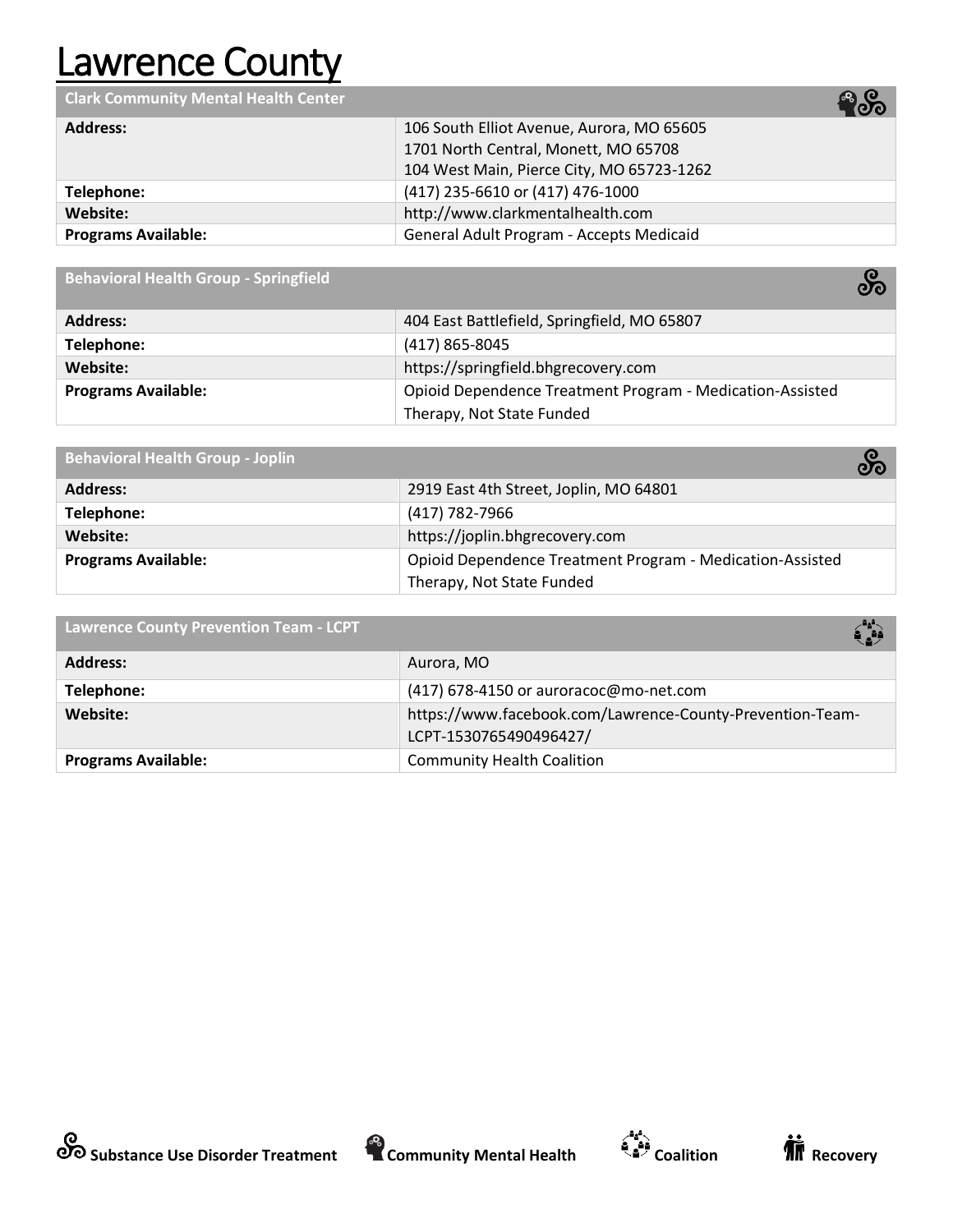# McDonald County

| <b>Lafayette House</b>     |                                                                  |
|----------------------------|------------------------------------------------------------------|
| <b>Address:</b>            | 118 West Spring Street, Neosho, MO 64850                         |
| Telephone:                 | (417) 451-6106                                                   |
| Website:                   | http://lafayettehouse.org                                        |
| <b>Programs Available:</b> | Women & Children Inpatient/Outpatient Program - Accepts Medicaid |
|                            |                                                                  |

| Mercy Behavioral Health    | တိ                                       |
|----------------------------|------------------------------------------|
| <b>Address:</b>            | 5615 West 32nd Street, Joplin, MO 64804  |
| Telephone:                 | (417) 625-2354                           |
| Website:                   | https://www.mercy.net                    |
| <b>Programs Available:</b> | General Adult Program - Accepts Medicaid |

| <b>Ozark Center</b>        | ႜႝတိ                                          |
|----------------------------|-----------------------------------------------|
| <b>Address:</b>            | 214 North Washington Street, Neosho, MO 64850 |
| Telephone:                 | (417) 347-7840                                |
| Website:                   | http://www.freemanhealth.com/behavioralhealth |
| <b>Programs Available:</b> | Adult Outpatient Only - Accepts Medicaid      |

| <b>Behavioral Health Group - Joplin</b> | တိ                                                        |
|-----------------------------------------|-----------------------------------------------------------|
| <b>Address:</b>                         | 2919 East 4th Street, Joplin, MO 64801                    |
| Telephone:                              | (417) 782-7966                                            |
| Website:                                | https://joplin.bhgrecovery.com                            |
| <b>Programs Available:</b>              | Opioid Dependence Treatment Program - Medication-Assisted |
|                                         | Therapy, Not State Funded                                 |

| <b>McDonald County Coalition</b> | $\left(\frac{1}{2}\right)$                                           |
|----------------------------------|----------------------------------------------------------------------|
| <b>Address:</b>                  | 1027 South Main Street #7, Joplin, MO 64801                          |
| Telephone:                       | (417) 624-0153 or Kevin Theilen at ktheilen@theallianceofswmo.org    |
| Website:                         | www.theallianceofswmo.org                                            |
| <b>Programs Available:</b>       | Community Coalition - The coalition meeting is held at the Pineville |
|                                  | Community Center. Lunch is provided.                                 |



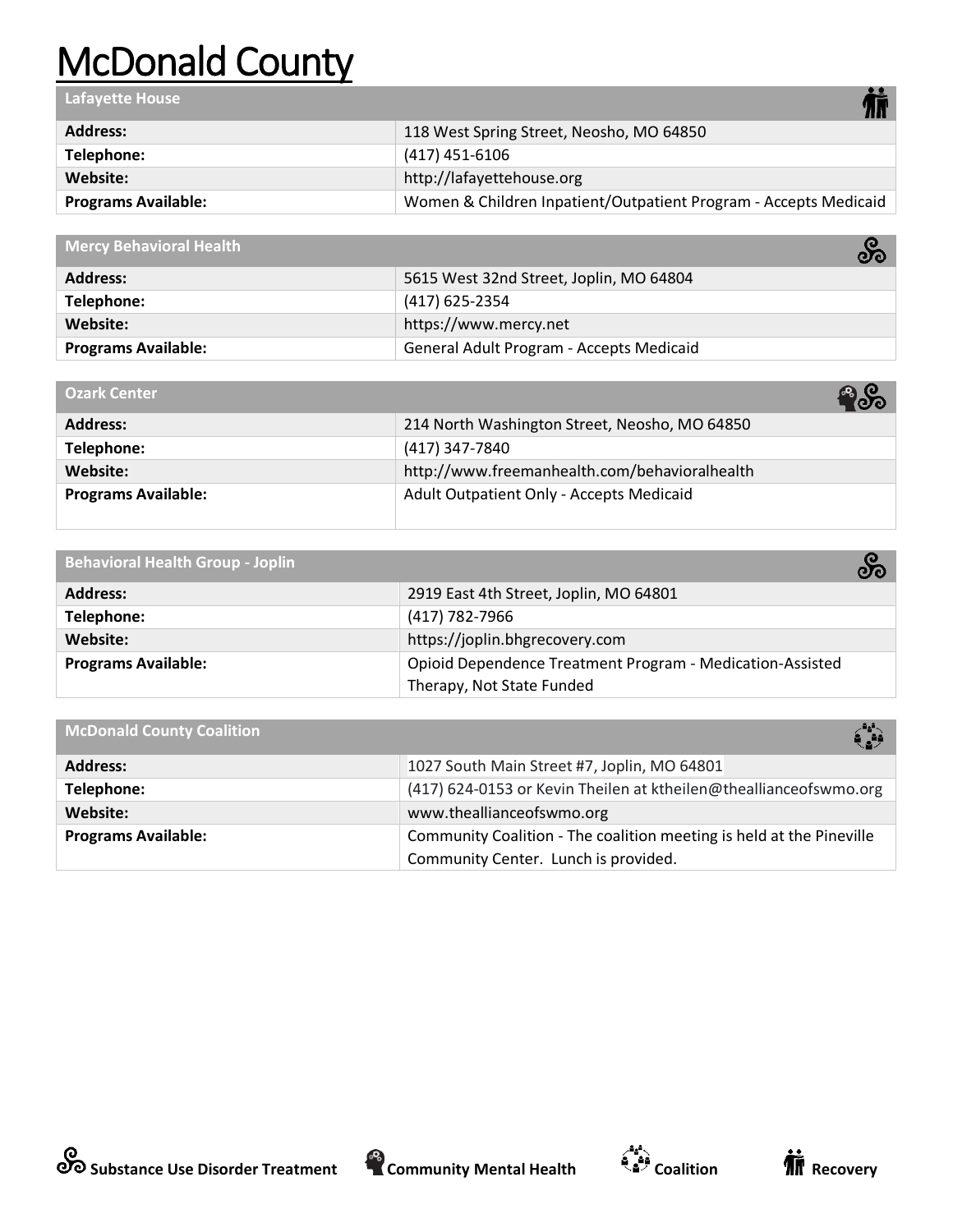#### Newton County

| <b>Lafayette House</b>     |                                                                  |
|----------------------------|------------------------------------------------------------------|
| <b>Address:</b>            | 118 West Spring Street, Neosho, MO 64850                         |
| Telephone:                 | $(417)$ 451-6106                                                 |
| Website:                   | http://lafayettehouse.org                                        |
| <b>Programs Available:</b> | Women & Children Inpatient/Outpatient Program - Accepts Medicaid |
|                            |                                                                  |

| <b>Mercy Behavioral Health</b> | တိ                                       |
|--------------------------------|------------------------------------------|
| <b>Address:</b>                | 5615 West 32nd Street, Joplin, MO 64804  |
| Telephone:                     | (417) 625-2354                           |
| Website:                       | https://mercy.net                        |
| <b>Programs Available:</b>     | General Adult Program - Accepts Medicaid |

| <b>Ozark Center</b>        |                                               |
|----------------------------|-----------------------------------------------|
| <b>Address:</b>            | 214 North Washington Street, Neosho, MO 64850 |
| Telephone:                 | (417) 347-7840                                |
| Website:                   | http://www.freemanhealth.com/behavioralhealth |
| <b>Programs Available:</b> | Adult Outpatient Only - Accepts Medicaid      |

| <b>Behavioral Health Group - Joplin</b> |                                                           | တိ |
|-----------------------------------------|-----------------------------------------------------------|----|
| <b>Address:</b>                         | 2919 East 4th Street, Joplin, MO 64801                    |    |
| Telephone:                              | (417) 782-7966                                            |    |
| Website:                                | https://joplin.bhgrecovery.com                            |    |
| <b>Programs Available:</b>              | Opioid Dependence Treatment Program - Medication-Assisted |    |
|                                         | Therapy, Not State Funded                                 |    |

| <b>Newton County Community Coalition</b> | $\sum_{i=1}^{n}$                                                                                                                   |
|------------------------------------------|------------------------------------------------------------------------------------------------------------------------------------|
| <b>Address:</b>                          | 1027 South Main Street #7, Joplin, MO 64801                                                                                        |
| Telephone:                               | (417) 624-0153 or Renee Laney at rlaney@theallianceofswmo.org                                                                      |
| Website:                                 | www.theallianceofswmo.org                                                                                                          |
| <b>Programs Available:</b>               | Community Coalition - Meeting: 12-1 p.m. on the 4th Tuesday of the<br>month @ Talkington Building, 209 N. Valley Street in Neosho. |

| <b>Jasper and Newton Counties Community</b><br><b>Health Collaborative</b> | $\mathbf{C}$                              |
|----------------------------------------------------------------------------|-------------------------------------------|
| <b>Address:</b>                                                            | 812 West Harmony Street, Neosho, MO 64850 |
| Telephone:                                                                 | $(417)$ 451-3743                          |
| Website:                                                                   | www.livesmartswmo.com                     |
| <b>Programs Available:</b>                                                 | <b>Community Coalition</b>                |

| <b>Teen Challenge of the Four States</b> |                                                      |
|------------------------------------------|------------------------------------------------------|
| <b>Address:</b>                          | PO BOX 1084 / 18527 East Highway 86, Neosho MO 64850 |
| Telephone:                               | (417) 451-2980                                       |
| Website:                                 | http://tcimo.org/teen-challenge-of-the-four-states   |
| <b>Programs Available:</b>               | Residential treatment for men                        |
|                                          |                                                      |

**Substance Use Disorder Treatment Community Mental Health Coalition Recovery** 



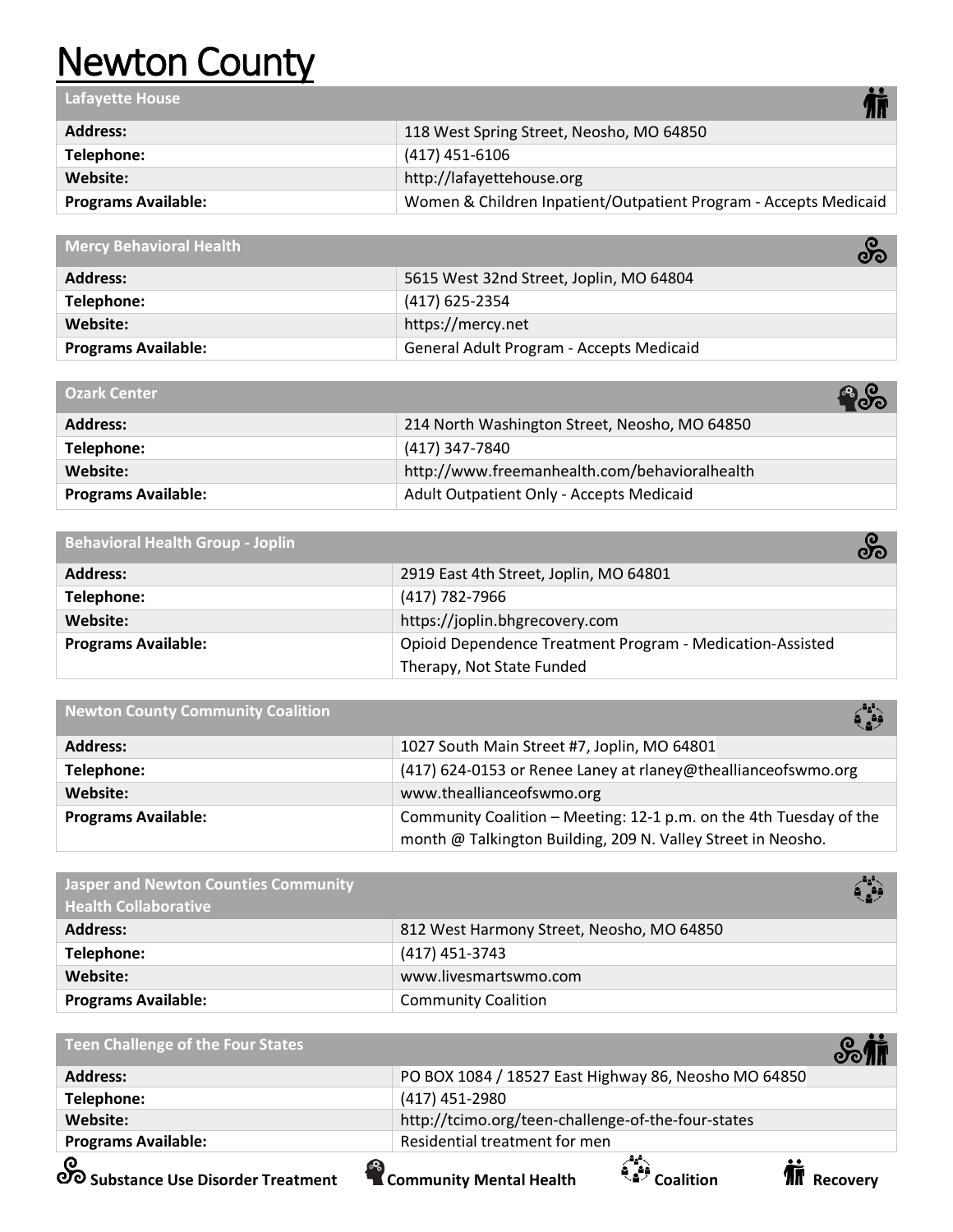# **St. Clair County**

| <b>Compass Health Inc.</b> | <b>ော</b>                                |
|----------------------------|------------------------------------------|
| <b>Address:</b>            | 101 Hospital Drive                       |
|                            | Osceola, MO 64776                        |
| Telephone:                 | (417) 646-1374                           |
| Website:                   | http://www.pathwaysonline.org            |
| <b>Programs Available:</b> | Adolescent Program - Accepts Medicaid    |
|                            | General Adult Program - Accepts Medicaid |

| <b>Behavioral Health Group - Kansas City</b> |                                                           | တိ |
|----------------------------------------------|-----------------------------------------------------------|----|
| <b>Address:</b>                              | 723 East 18th Street, Kansas City, MO 64108               |    |
| Telephone:                                   | (816) 283-3877                                            |    |
| <b>Programs Available:</b>                   | Opioid Dependence Treatment Program - Medication-Assisted |    |
|                                              | Therapy, Not State Funded                                 |    |

| <b>ReDiscover</b>          | တိ                                                       |
|----------------------------|----------------------------------------------------------|
| <b>Address:</b>            | 8800 Blue Ridge Boulevard / 1000 East 24th Street        |
|                            | Kansas City, MO 64108/Kansas City, MO 64138              |
| Telephone:                 | (816) 861-0700 / (816) 512-7143                          |
| Website:                   | http://www.rediscovermh.org                              |
| <b>Programs Available:</b> | Opioid Treatment Program - State Funded/Accepts Medicaid |

| <b>ReDiscover</b>          | တိ                                                       |
|----------------------------|----------------------------------------------------------|
| <b>Address:</b>            | 901 NE Independence Avenue, Lees Summit, MO 64086        |
| Telephone:                 | (816) 966-0900                                           |
| Website:                   | http://www.rediscovermh.org                              |
| <b>Programs Available:</b> | Opioid Treatment Program - State Funded/Accepts Medicaid |

| <b>Behavioral Health Group - Springfield</b> |                                                           | တိ |
|----------------------------------------------|-----------------------------------------------------------|----|
| <b>Address:</b>                              | 404 East Battlefield, Springfield, MO 65807               |    |
| Telephone:                                   | $(417)$ 865-8045                                          |    |
| Website:                                     | https://springfield.bhgrecovery.com                       |    |
| <b>Programs Available:</b>                   | Opioid Dependence Treatment Program - Medication-Assisted |    |
|                                              | Therapy, Not State Funded                                 |    |

| <b>Behavioral Health Group - Joplin</b> | တိ                                                        |
|-----------------------------------------|-----------------------------------------------------------|
| <b>Address:</b>                         | 2919 East 4th Street, Joplin, MO 64801                    |
| Telephone:                              | (417) 782-7966                                            |
| Website:                                | https://joplin.bhgrecovery.com                            |
| <b>Programs Available:</b>              | Opioid Dependence Treatment Program - Medication-Assisted |
|                                         | Therapy, Not State Funded                                 |





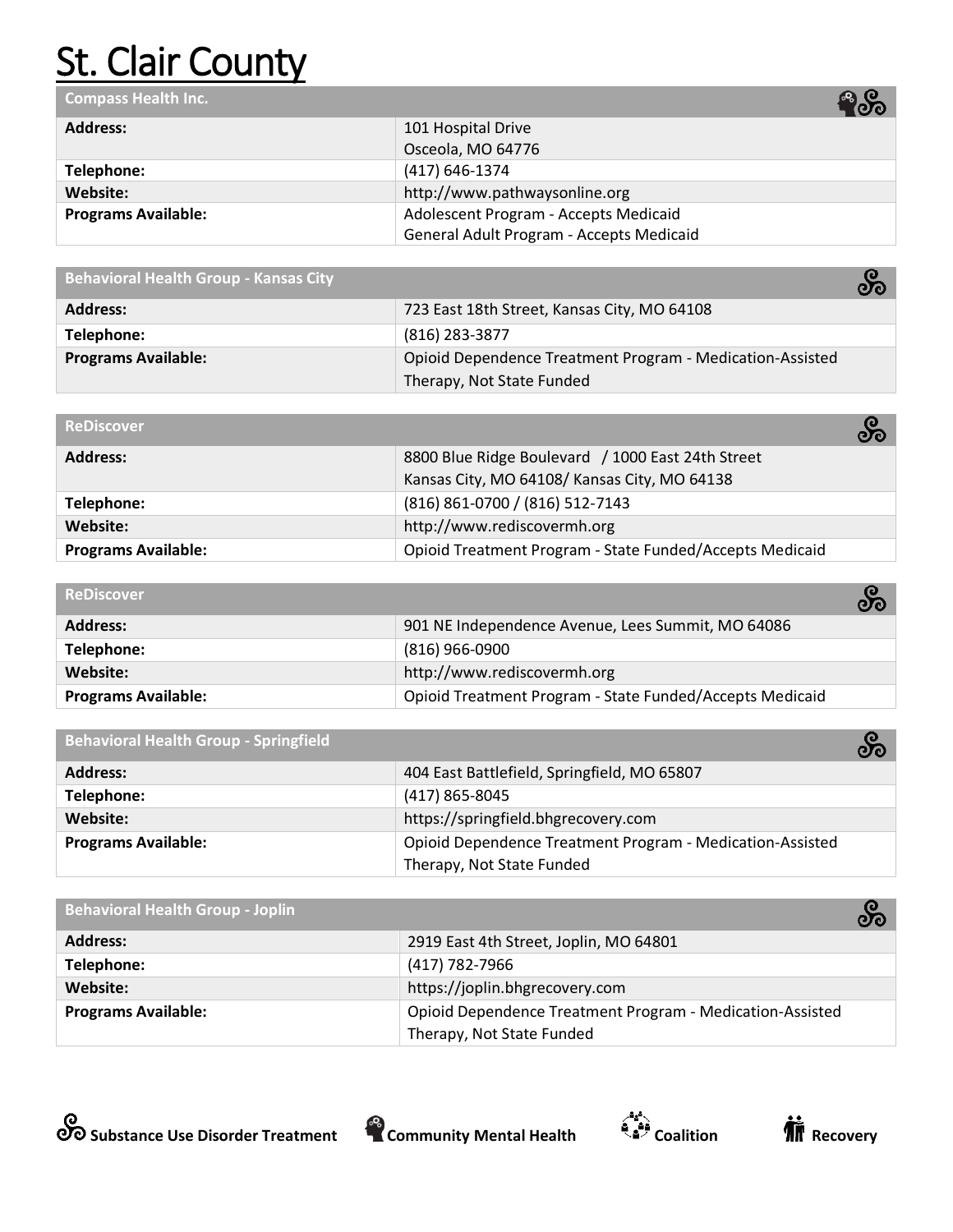# Vernon County

**Compass Health Inc.- Pathways** 

|                            | 700                                      |
|----------------------------|------------------------------------------|
| <b>Address:</b>            | 320 Mac Boulevard, Nevada, MO 64772      |
| Telephone:                 | (417) 667-2262                           |
| Website:                   | http://www.pathwaysonline.org            |
| <b>Programs Available:</b> | Adolescent Program - Accepts Medicaid    |
|                            | General Adult Program - Accepts Medicaid |

| <b>Nevada Mental Health Services</b> | တိ                                       |
|--------------------------------------|------------------------------------------|
| <b>Address:</b>                      | 815 South Ash Street, Nevada, MO 64772   |
| Telephone:                           | (417) 667-8352                           |
| Website:                             | http://www.cmhconline.com                |
| <b>Programs Available:</b>           | General Adult Program - Accepts Medicaid |

| New Vision/ New Beginnings- Nevada<br><b>Regional Medical Center</b> | တိ                                       |
|----------------------------------------------------------------------|------------------------------------------|
| <b>Address:</b>                                                      | 800 South Ash Street, Nevada, MO 64772   |
| Telephone:                                                           | (417) 448-3759 or (417) 448-3677         |
| Website:                                                             | https://www.nrmchealth.com               |
| <b>Programs Available:</b>                                           | General Adult Program - Accepts Medicaid |

| <b>Behavioral Health Group - Springfield</b> |                                                           | တိ |
|----------------------------------------------|-----------------------------------------------------------|----|
| <b>Address:</b>                              | 404 East Battlefield, Springfield, MO 65807               |    |
| Telephone:                                   | (417) 865-8045                                            |    |
| Website:                                     | https://springfield.bhgrecovery.com                       |    |
| <b>Programs Available:</b>                   | Opioid Dependence Treatment Program - Medication-Assisted |    |
|                                              | Therapy, Not State Funded                                 |    |

| <b>Behavioral Health Group - Joplin</b> |                                                           | တိ |
|-----------------------------------------|-----------------------------------------------------------|----|
| Address:                                | 2919 East 4th Street, Joplin, MO 64801                    |    |
| Telephone:                              | (417) 782-7966                                            |    |
| Website:                                | https://joplin.bhgrecovery.com                            |    |
| <b>Programs Available:</b>              | Opioid Dependence Treatment Program - Medication-Assisted |    |
|                                         | Therapy, Not State Funded                                 |    |

| <b>Healthy Nevada</b> |                                           |
|-----------------------|-------------------------------------------|
| <b>Address:</b>       | 212 West Walnut Suite B, Nevada, MO 64772 |
| Telephone:            | (417) 283-3100 or inbox@healthynevada.net |
| Website:              | https://healthynevada.net                 |
| Details:              | <b>Community Health Coalition</b>         |





38